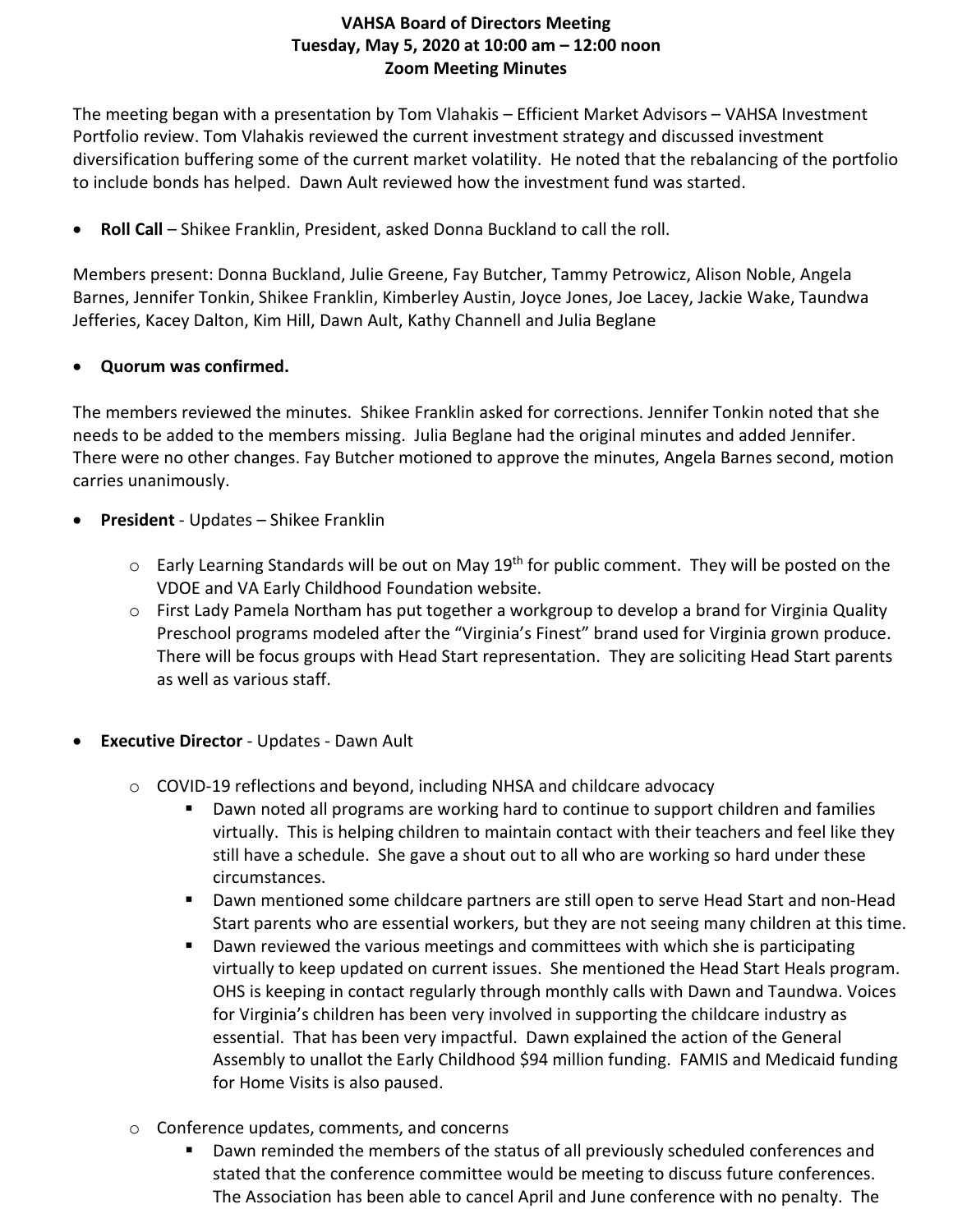August 13 - 14 Education Conference is can be rescheduled with no penalty and could be postponed to October or next summer. This has significant implications on the budget. We will wait until June for updated guidance from the CDC and Governor Northam regarding social gatherings.

- The conference committee will be discussing options for upcoming conferences. For instance, the Directors conference may become a virtual conference. She also explained that the change from spring to fall for the annual conference will mean that there is no annual conference planned for Fiscal Year 21 (FY21). When the 2021 conference is held in the Fall of 2021, it will be in Fiscal Year 22 (FY22).
- Dawn explained that the Association has reimbursed the registration fees already collected for cancelled conferences. She asked that the committee members meeting next consider the long term financial impacts of conference changes.
- Dawn informed the members that the Association has been approved for a \$26,000 Payroll Protection Program loan through Village Bank with the second round of funding. It must be spent within 2.5 months for payroll and health insurance. It is a loan at 1% that will be forgiven if used appropriately. A Village Bank checking account will be used to track the funds separately.
- **HSSCO Collaboration Office Director** Updates Taundwa Jeffries
	- $\circ$  Taundwa shared a sample document of the weekly director call agenda and the links that she communicates to the directors each Friday giving latest COVID-19 updates, OHS and Virginia updates, and various resources. She also provided general information regarding Virginia's stay at home order and how it is impacting her office and other state offices.
	- o The Needs Assessment has been completed and will be shared with staff soon after the next Collaboration Office Advisory Committee meeting scheduled for May 26, 2020, the members will be reviewing the Needs Assessment results.
- **TTA -** Updates **-** Tammy Petrowicz
	- $\circ$  Tammy had to jump off for a 11 a.m. call. Julia will send members a link to the Region III T/TA Bulletin board. Dawn noted that Region III wants to have a virtual kindergarten readiness conference. Dawn and Taundwa will be meeting with Regional Office to discuss.

The members broke into separate Zoom Rooms for two groups:

• **Group 1, Primarily Discussing topics related to Finance and Governance Committees:** Dawn Ault, Shikee Franklin, Joe Lacey, Donna Buckland, Kathy Channell, Fay Butcher, Joyce Jones, Kim Austin, Renita Strange, Kacey Dalton

Topics led by Dawn Ault: FY21 Proposed Budget, fiscal concerns on the horizon, discuss PPP loan, need proposed changes in Bylaws for language about who bears the fiscal responsibility (ex. Who can sign for the loan) Membership dues, Corporate Partners, different lens for "doing business," Discuss recruitment for new Board members for those rotating off in Oct 2020, other topics… etc.

• **Group 2, Primarily Discussing topics related to Conference and Scholarship Committees**

Julia Beglane, Jackie Wake, Angela Barnes, Julie Greene, Ramona Fisher, Alison Noble, Jennifer Tonkin, Kim Hill, Isha Barre, Taundwa Jeffries, Tammy Petrowicz

Topics led by Julia Beglane: Increase interest for scholarship applications due May 15, conference options for going virtual to offset cancelled conferences, technology platforms, ideas, what other states are doing, how to support training needs without conferences, etc. Discuss what contracts are already signed and how that affects our financial obligation, think outside the box, other topics... etc.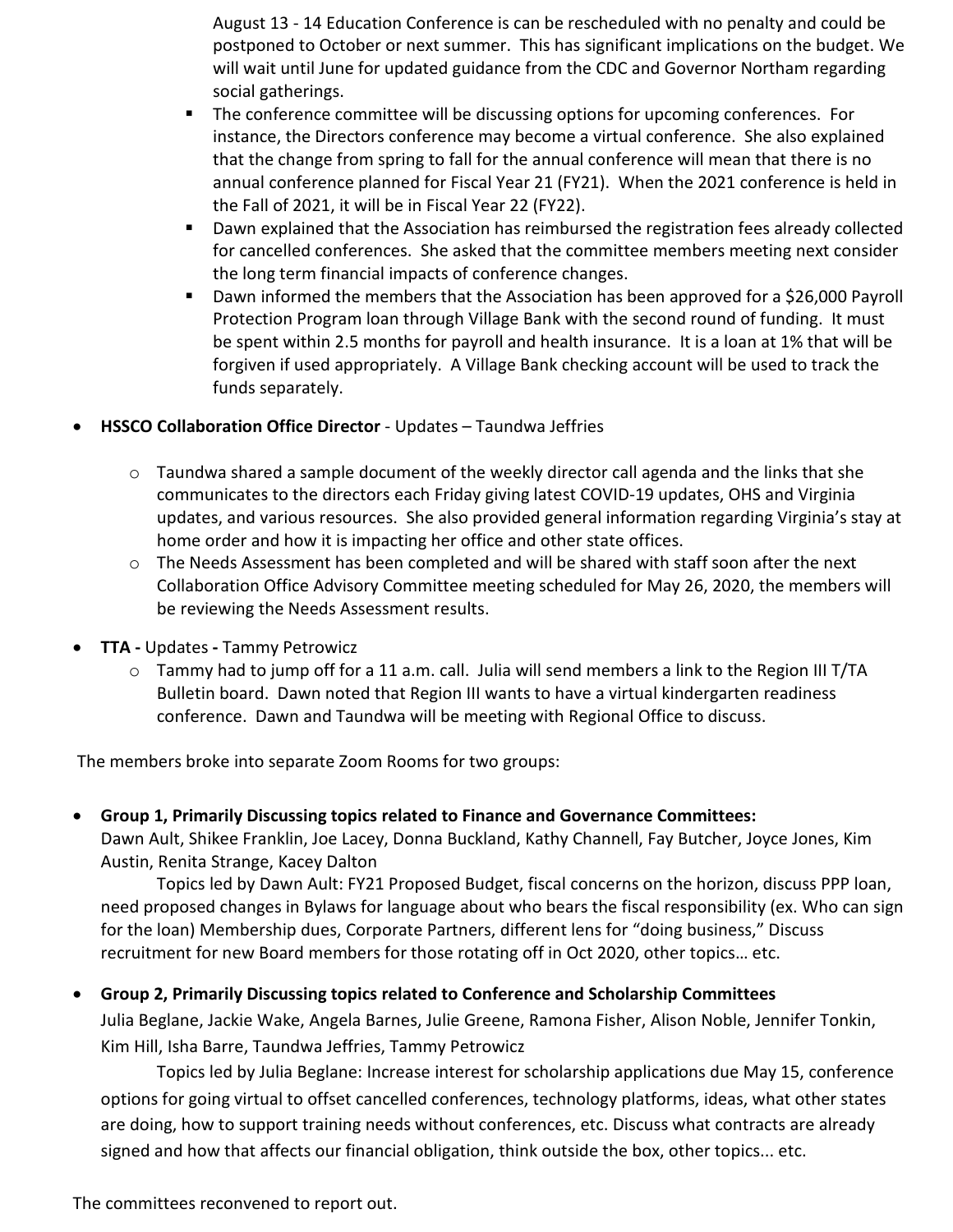Upon reconvening as the full board, Dawn Ault explained that the loan officer working on the Payroll Protection Plan loan paperwork requested that the bylaws clarify who is the fiscal agent for the Association allowed to sign for a loan. Dawn explained that both she and Shikee are authorized to sign checks as the Executive Director and President of the Association. She then asked for a motion to update the bylaws to reflect that they are also authorized to act as the fiscal agents for the Association to sign loan documents. Fay Butcher made a motion that the bylaws be updated to state that the President and Executive Director of the Association are authorized to sign as fiscal agent for Association loans approved by the Board of Directors. Joyce Jones seconded; motion carried unanimously.

Donna Buckland made a motion that the board authorize a Payroll Protection Loan through Village Bank and that Dawn Ault and Shikee Franklin can sign for the loan based on the updated to the bylaws. Joyce Jones seconded the motion, motion carried unanimously.

Page 6 of the bylaws regarding notice should be changed to say that notice will be sent electronically. Kathy Channell made a motion to correct meeting of the board section b to state that notice of meetings be sent electronically rather than mail. Joyce Jones seconded the motion; motion carried unanimously.

Julia Beglane provided a report for the conference committee.

- Virtual trainings Julia will identify most popular workshops from the conference, contact presenters and set up one or two virtual trainings to see how they work and expand from there. There was discussion about offering free parent trainings in support of programs who may be having financial difficulty but want to offer parent trainings. Also discussed train-the-trainer options so staff could take back trainings to their programs.
- Members of the committee will research opportunities and get back together in two weeks to plan.
- Dawn asked if there was discussion about what to do for the August conference cancel or postpone. There was no clear decision for this at this time due to the unknowns. Dawn explained that directors have said that they would not be able to support a conference in August due to being so far behind on program deliverables. Dawn suggested postponing conference until August 2021. Kathy Channell made the motion to reschedule August 2020 conference to a time to be determined in the future. Julie Greene seconded the motion, motion carried unanimously.

Dawn reported for the finance committee.

• Special Assessment - Dawn reviewed the FY21 budget and presented a plan for an optional COVID-19 special assessment in the amount of \$1.00 per slot to offset some of the losses related to conference cancellations. If the program cannot afford the assessment, they would sign a waiver. Dawn referred to a program that did reach out and request an invoice for \$10 per child as a special assessment. She stated that if any program wanted to give more than \$1.00, they would work individually with the program to provide an invoice. Kathy Channell noted that if every program did pay the special assessment the Association would receive approximately \$15,000. Joe Lacey suggested the waiver for those programs that cannot give at this time. Dawn and Joe will work on the language for that. Donna asked if the bylaws need to reflect that the Association can ask for a special assessment. Kathy Channell noted that there was nothing in the bylaws that said the Association could not have a special assessment. Kathy Channell made a motion to send a one-time special assessment in the amount of \$1.00 per slot. Alison Noble seconded the motion; motion carried unanimously.